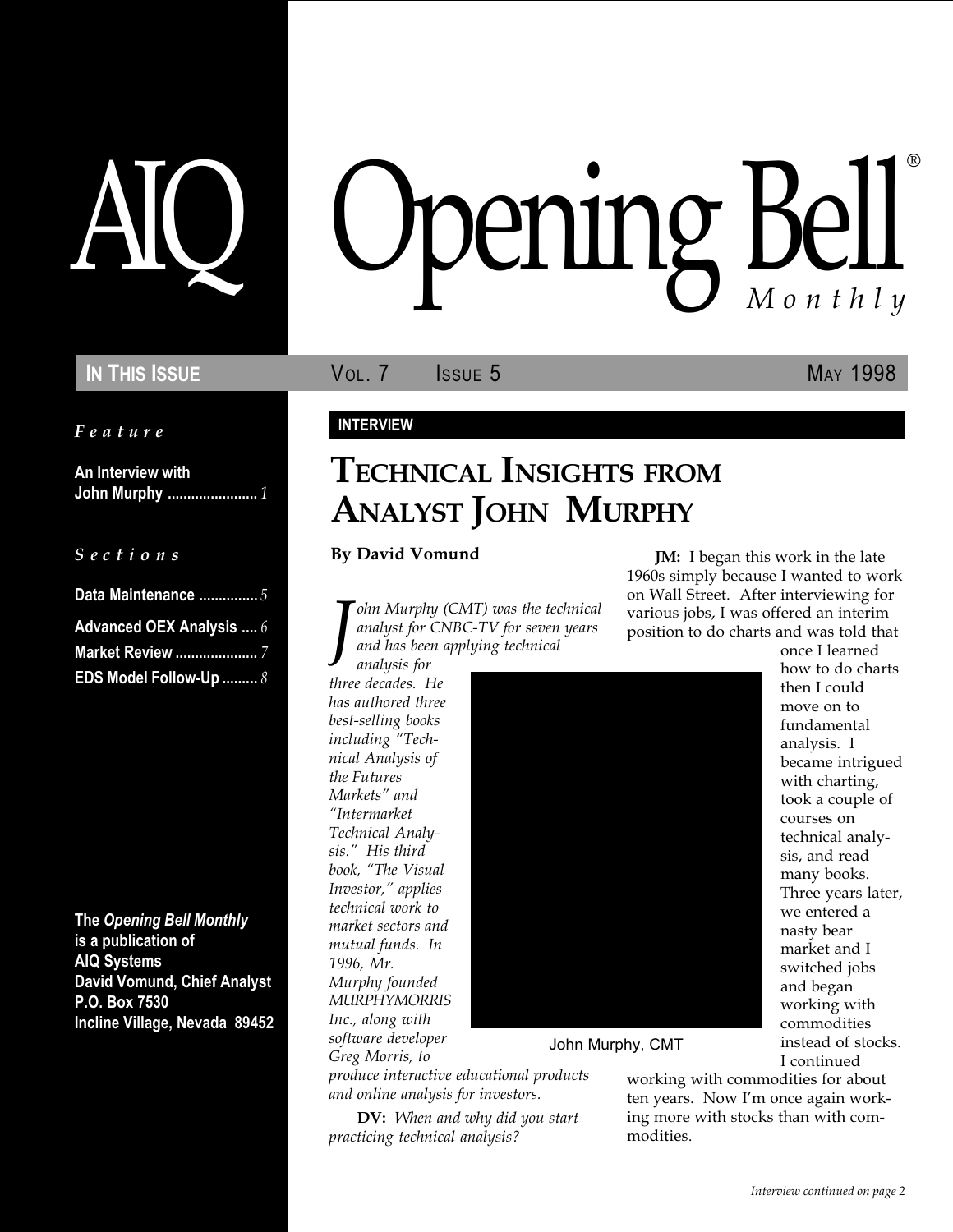## AIQ Opening Bell

#### INTERVIEW continued . . .

DV: It sounds like you never made it to that fundamental position.

**JM:** They told me it would take about six months to master the charts and now, 30 years later, I still haven't mastered them. I must be a slow learner!

DV: In 30 years, I'm sure you have seen a lot of changes in technical analysis. What are the most significant changes that have taken place?

JM: The real change has occurred in the market rather than in the analysis. There was a time when the stock market was totally insulated from commodities and bonds. These areas were very much segregated. Now there are futures contracts on bonds and stock indexes and there are options on sectors. Everything is so interrelated now.

It is now common to read a stock market news page that refers to the activity in the bonds, oil, gold, or the dollar. The markets are very interrelated today and it has affected technical analysis in that intermarket work has become more important.

DV: The use of computers in technical analysis has obviously helped the analysis. Do you think that technical analysis programs that do automated

#### PLEASE SEND CORRESPONDENCE TO:

Opening Bell Monthly G.R. Barbor, Editor P.O. Box 7530 Incline Village, NV 89452

AIQ Opening Bell Monthly does not intend to make trading recommendations, nor do we publish, keep or claim any track records. It is designed as a serious tool to aid investors in their trading decisions through the use of AIQ software and an increased familiarity with technical indicators and trading strategies. AIQ reserves the right to use or edit submissions.

For subscription information, phone 1-800-332-2999 or 1-702-831-2999. © 1992-1998, AIQ Systems

charting, technical screenings, and backtesting have hurt the analysis in any way?

**JM:** I believe that all that has happened in the computer area is very good. As you pointed out, the ability to manipulate data and perform in-depth tests quickly is a tremendous benefit. Maybe the only thing that I see in my contact with professional traders is that there is a tendency to try to become too

People learn the indicators and then take them too literally. You have to learn how to put it all together. Before looking at individual indicators, people need to understand the trend of the market and whether it is time to buy or sell."

> sophisticated. They look at too many indicators, optimize them, smooth them two and three times, and then try to squeeze another piece of wisdom out of them. They can talk to you about the most sophisticated triple exponential smoothing but if you talk to them about a simple support level or a trendline, they don't know how to find it on the chart. They are missing the obvious.

DV: Are you in favor of a mechanical "black box" trading approach or do you believe that human judgment should be a factor?

JM: I'm an analyst so I would personally be uncomfortable with relying exclusively on a black box approach. There is a lot of value in system trading, however. In the past, I managed money in the futures area and relied on various systems that I found very useful. So I do like having a good system but I am uncomfortable with a system if I don't know what is in it. There is a lot of value in a system approach but there is a role for incorporating human judgment.

DV: You have been a real ambassador for technical analysis. When you

talk to people that are new to this type of analysis, do you see any common mistakes that they make?

**JM:** We have a web site where I answer a lot of questions from people. Just yesterday someone said that he shorted a stock because its daily stochastic had given a sell signal. It turns out the stock was in an uptrend and you shouldn't short into an uptrend. People learn the indicators and then take them too

> literally. You have to learn how to put it all together. Before looking at individual indicators, people need to understand the trend of the market and whether it is time to buy or sell. There is a tendency to rely too literally on the indictors while ignoring the bigger picture.

DV: Do non-technical factors such as instability in Asia or a bad earnings report play into your analysis?

**JM:** You have to be aware of earnings because they can devastate a stock but they are not part of my analysis. What happens in Asia does affect my work because it is part of the intermarket approach that I follow. What happens in Asia impacts the U.S. We saw that late last year, when their crises led to our correction. More recently, when events in Asia stabilized, our market rallied. The intermarket work is very important. I follow the bond market because it says a lot about interest rates, and I follow the commodity market because it says a lot about inflation.

DV: As someone who stands in front of the TV cameras, in what ways do you believe these financial channels help traders and in what ways do they hurt traders?

**JM:** It is important to understand that TV networks are in the business for ratings. That is their concern so there is a strong tendency to over-dramatize everything that happens in every single day. Things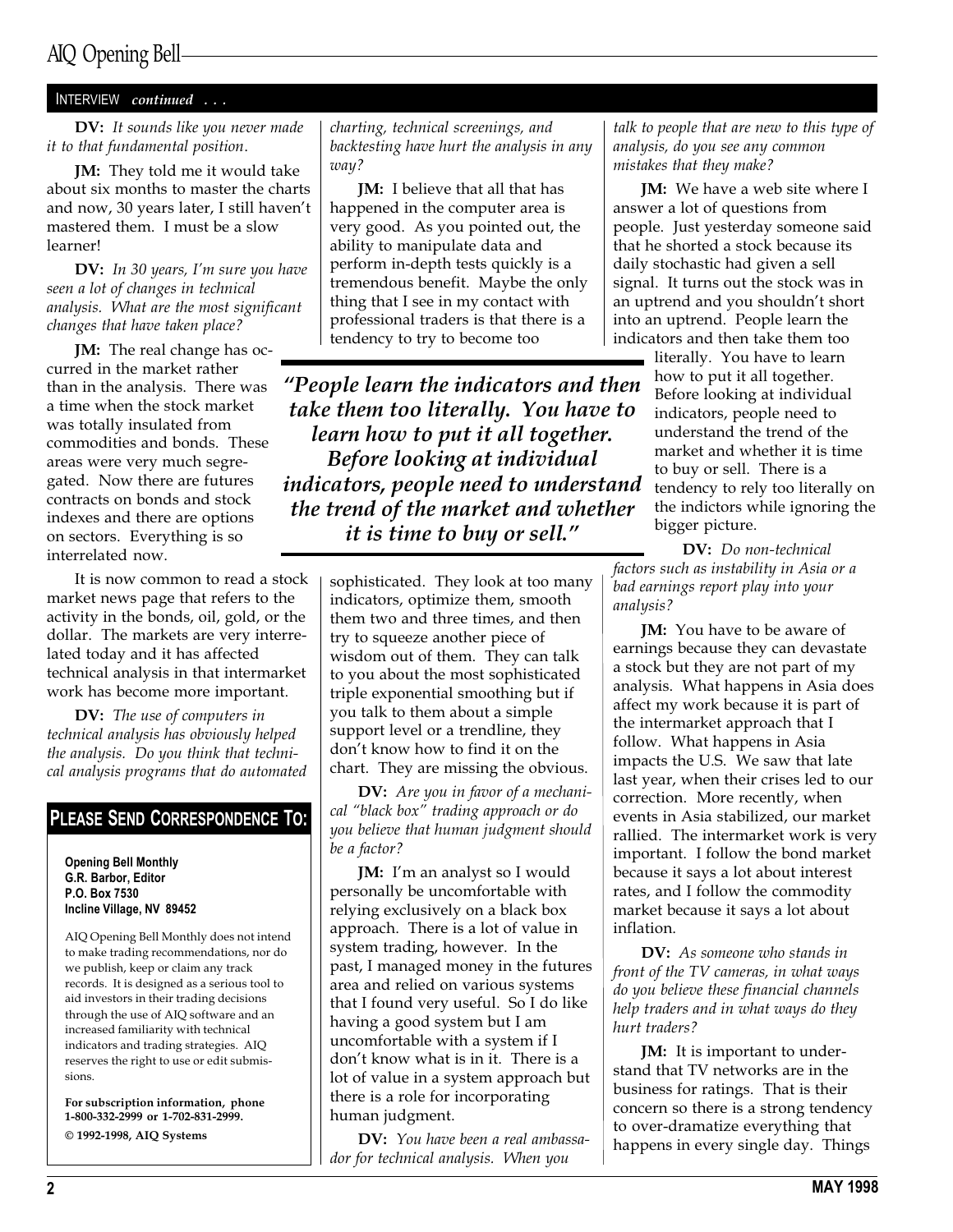#### INTERVIEW continued . . .

get blown out of proportion and most investors are better off ignoring this sort of coverage. On days when the market is up, they talk to the people who are very bullish. On down days, they bring in those that are very bearish. It is always after the fact.

This is one of the reasons that I decided to leave CNBC-I became concerned that there was too much emphasis on hype and not enough substance. I wasn't comfortable with my job because you can't analyze markets in sound bites. People are better off ignoring the day-to-day noise in the market.

DV: Let's talk about your trading style. For your equity holdings, are you a short-term trader or are your holdings more for intermediate term moves?

JM: Intermediate term work dominates my analysis. Our web site is geared to the average investor rather than the professional trader. The focus is on the next three to six months.

DV: Do you typically buy into strength or weakness?

**JM:** A little of both. I'll do a lot of anticipating, looking for support levels for possible entry. Breakouts are important as well, however. I'll act on good solid breakouts.

DV: How important is overall market timing in your stock selection process?

**JM:** It is not very important. Most of my work is done on market sectors. There is an enormous amount that goes on beneath the surface. On any given day, certain sectors of the market will be up sharply and other sectors will be down sharply, sometimes for the same reason. Transportation stocks can be up and the oil stocks down because they are both impacted by the price of oil. After spotting the best sectors, then I'll examine the stocks within those sectors. For example, I believe the price of oil is bottoming so we've been looking closely at oil stocks. The sector



analysis is more important than general market timing.

DV: Which industry group structure do you use?

**JM:** Several are used. I'll look at the Investor's Business Daily groups but most of my work is on the Standard & Poor's groups. There must be about 30 or 40 index options that are being traded now and can be called right up on the screen. The industry group structure is not as important as simply finding where the strength is.

Relative strength is important. We look for groups that have been out of favor and are just beginning to turn up. In a strong uptrending market, most groups will move higher as well. By doing some simple charting you can see which groups are outperforming the market and which groups are underperforming the market.

DV: In your book "The Visual Investor" you give an easy to understand visual approach to analyzing securities. In "Technical Analysis of the Futures Market" you cover more complex technical subjects such as indicator readings and cycle analysis. In your

final analysis, is the visual aspect more or less important than the more complicated analysis?

JM: Those books are geared for two different audiences. "Technical Analysis of the Futures Market provides a thorough look at the whole field of technical analysis and is geared more to the professional.

The "Visual Investor" was written for the average investor or the CNBC audience and shows some simple techniques like relative strength analysis. Even though the techniques are simple, they work very well. Most people don't need to know Elliot Wave Analysis or Gann Analysis to be successful. For one thing, they haven't worked very well during this bull market. At some point, these more esoteric approaches will come back in favor and maybe things will get back to normal but I typically tell people to keep it simple. Identify the trend and go with it.

DV: What are your favorite indicators and what do you look for in these indicators?

**JM:** A lot of my work is basic

Interview continued on page 4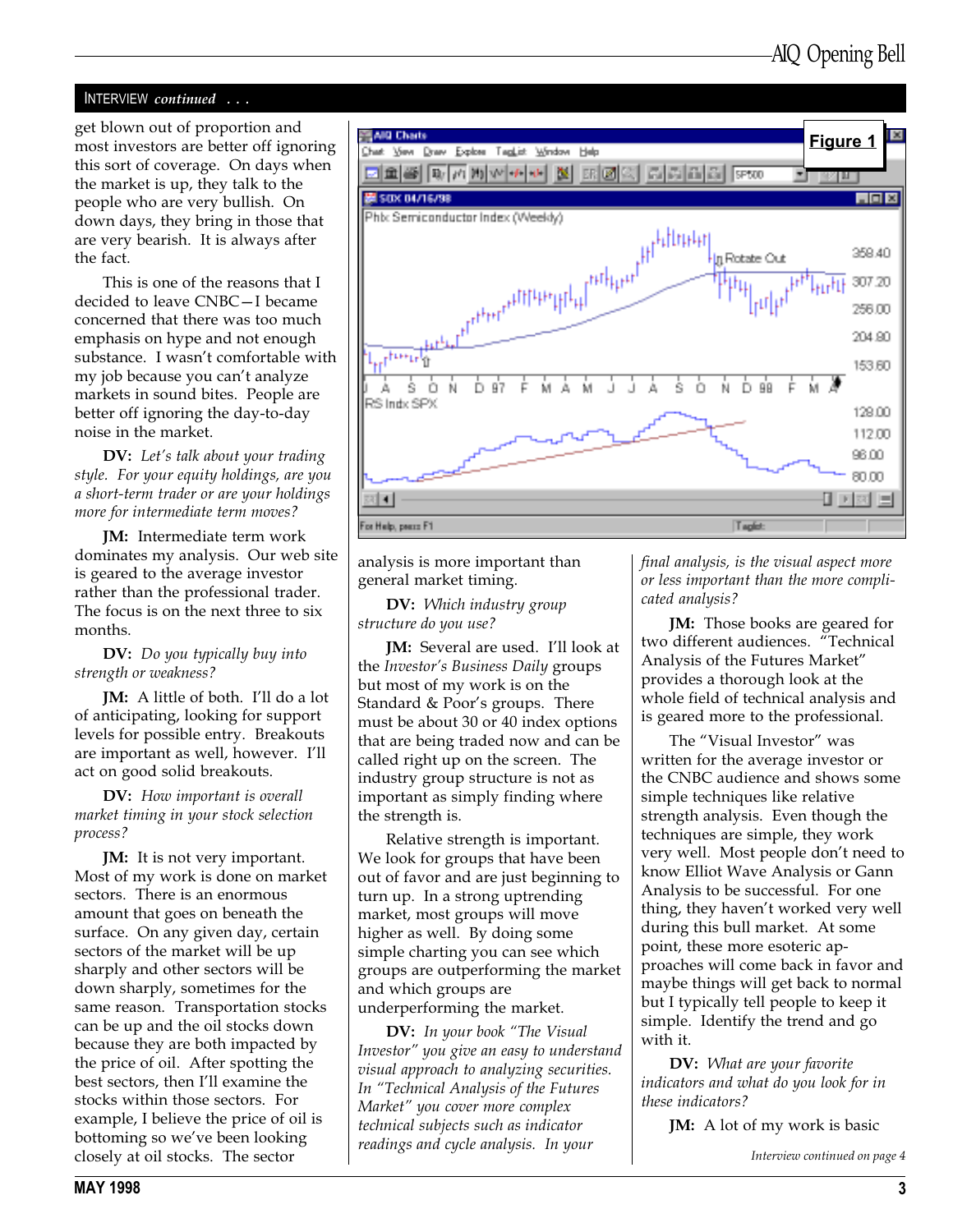## AIQ Opening Bell

#### INTERVIEW continued . . .

chart analysis including pattern recognition and trendline analysis. Then I'll look at the indicators. Moving averages are very helpful, especially when they are combined with a relative strength indicator.

As an example, a weekly chart of the Semiconductor Index (SOX) moved above its 40-week moving average in late 1996 and stayed in an uptrend until October 1997, when it fell below its moving average (**Figure** 1). When the SOX was above its moving average, it staged an impressive rally but we didn't know if it was actually beating the market until we examined its relative strength indicator. When the SOX was rallying and above its moving average its relative strength indicator was rising as well, implying that the SOX was outperforming the S&P 500. In October 1997, the SOX fell below its moving average at the same time that its relative strength indicator broke down, giving a clear signal to rotate out of this group.

The stochastic indicator and the RSI are also good indicators, although they work best when used together. The best signals occur when the RSI and stochastic are



overbought or oversold at the same time. A good example is seen in the Oil Index (XOI). In early January, both the 14-day stochastic and the 14 day RSI moved out of oversold territory. The XOI proceeded to rally until late March when both indicators moved to overbought territory (Figure 2).



DV: Can you give some stock examples and tell us why they were attractive?

**JM:** The analysis on groups is really the same for stocks, so I'll give examples using other indicators that I like. One such indicator is the average directional movement line (ADX), which helps to determine whether the security is in a trend or not.

An example of how the ADX is applied to other analysis is seen in Dupont (DD). (Note: The ADX line is the fast line in  $AIO's ADX/R$ indicator.) DD made a low in October and then retested its low again in January (Figure 3). A horizontal trendline was drawn from the January high price. This trendline was broken in mid-March. At the same time of the breakout, the Relative Strength indicator broke above its seven month downtrend. DD was beginning to outperform the market. The ADX indicator was also moving higher, implying that a new trend was in place.

The Moving Average Convergence Divergence indicator (MACD) and On Balance Volume (OBV) are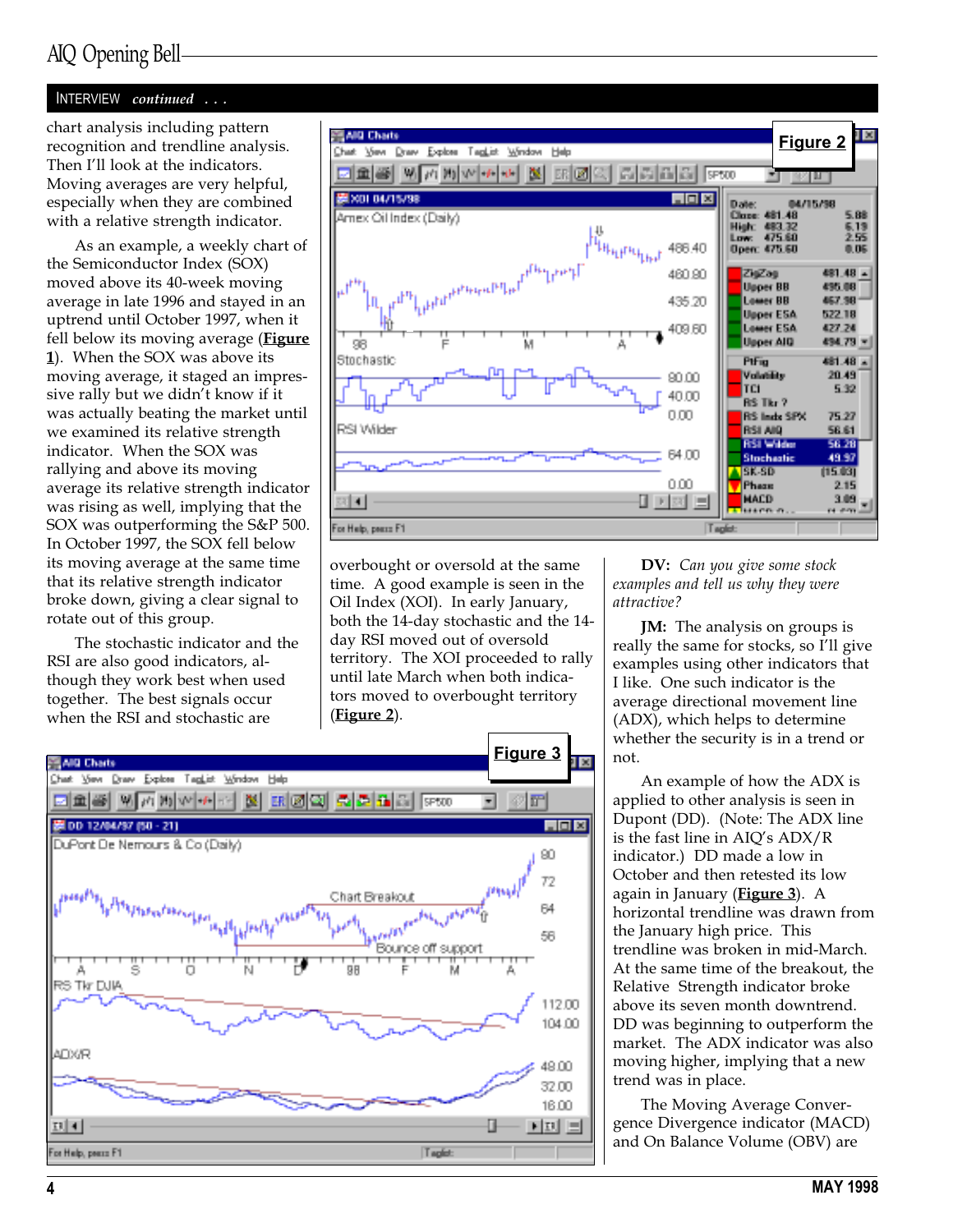#### INTERVIEW continued . . .

also very useful. OBV is one of the simpler volume indicators but it is very useful in tracking the flow of volume. In **Figure 4** we see a multiyear chart of Bethlehem Steel (BS) using weekly data. There is a very strong support level just below \$8 which was tested on three occasions (10/96, 2/97, and 12/97). At the same time that BS fell right to its support level in late 1997, both its OBV and MACD indicators were well off their lows. These positive divergences signaled the ensuing rally.

DV: Thank you for the interview and for sharing your analysis with us. $\blacksquare$ 

John Murphy's web site is www.murphymorris.com. His books, an educational multimedia CD-ROM, or his market commentary can be found at that site.



#### STOCK DATA MAINTENANCE

#### The following table shows past and future stock splits and large dividends:

| <b>Stock</b>               | Ticker      |     | Split/Div. Approx. Date | <b>Stock</b>               |             |       | Ticker Split/Div. Approx. Date |
|----------------------------|-------------|-----|-------------------------|----------------------------|-------------|-------|--------------------------------|
| Silicon Valley Bancshare   | <b>SIVB</b> | 2:1 | 05/04/98                | Veritas Software           | VRTS        | 3:2   | 05/21/98                       |
| <b>Family Golf Centers</b> | FGCI        | 3:2 | 05/05/98                | Charter One Financial      | <b>COFI</b> | 2:1   | 05/21/98                       |
| Gencor Inds.               | GХ          | 2:1 | 05/05/98                | Doral Financial            | DORL        | 2:1   | 05/21/98                       |
| Andover Bancorp.           | <b>ANDB</b> | 5:4 | 05/05/98                | Wyant Corp                 | WYNT        | 4:3   | 05/22/98                       |
| CommNet Cellular           | <b>CELS</b> | 5:1 | 05/08/98                | Shorewood Packaging        | <b>SHOR</b> | 3:2   | 05/22/98                       |
| Ruby Tuesday               | RI          | 2:1 | 05/11/98                | Sylvan Learning Ctrs       | <b>SLVN</b> | 3:2   | 05/25/98                       |
| Total Systems Svs.         | TSS         | 3:2 | 05/11/98                | FNB Corp                   | <b>FBAN</b> | $5\%$ | 05/25/98                       |
| K-Tel Int'l                | KTEL        | 2:1 | 05/11/98                | Paychex Inc.               | PAYX        | 3:2   | 05/25/98                       |
| Warren Bancorp             | WRNB        | 2:1 | 05/13/98                | Universal Foods            | UFC.        | 2:1   | 05/25/98                       |
| Werner Enterprise          | WERN        | 5:4 | 05/14/98                | <b>Consolidated Papers</b> | <b>CDP</b>  | 2:1   | 05/25/98                       |
| General Cable              | GCN         | 3:2 | 05/15/98                | Vitesse Semiconductor      | <b>VTSS</b> | 2:1   | 05/26/98                       |
| ASV Inc.                   | ASVI        | 3:2 | 05/15/98                | <b>Fulton Financial</b>    | <b>FULT</b> | 5:4   | 05/28/98                       |
| Cincinn. Financial         | <b>CINF</b> | 3:1 | 05/18/98                | Mueller Industries         | MLI         | 2:1   | 05/28/98                       |
| Williams Sonoma            | WSGC        | 2:1 | 05/18/98                | Abbott Labs                | ABT         | 2:1   | 06/01/98                       |
| BancorpSouth Inc.          | BXS         | 2:1 | 05/18/98                | Danaher Corp               | DHR         | 2:1   | 06/01/98                       |
| <b>Stanley Furniture</b>   | STLY        | 2:1 | 05/18/98                | Fiserv Inc.                | <b>FISV</b> | 3:2   | 06/01/98                       |
| <b>BMC Software</b>        | <b>BMCS</b> | 2:1 | 05/18/98                | Wicor Inc.                 | WIC         | 2:1   | 06/01/98                       |
| Valley Nat'l Bancorp       | VLY.        | 5:4 | 05/19/98                |                            |             |       |                                |

#### Name/Ticker Changes:

Bankers Trust New York Corp. (BT) to Bankers Trust Corp. (BT) Beckman Instruments Inc. (BEC) to Beckman Coulter (BEC)

#### Trading Suspended:

ACC Corp (ACCC), Arbor Drugs (ARBR), Bally's Grand Inc. (BGLV), Grist Mill Co. (GRST), Marvel Entertainment Group (MRV), Wheelabrator Technologies Inc. (WTI)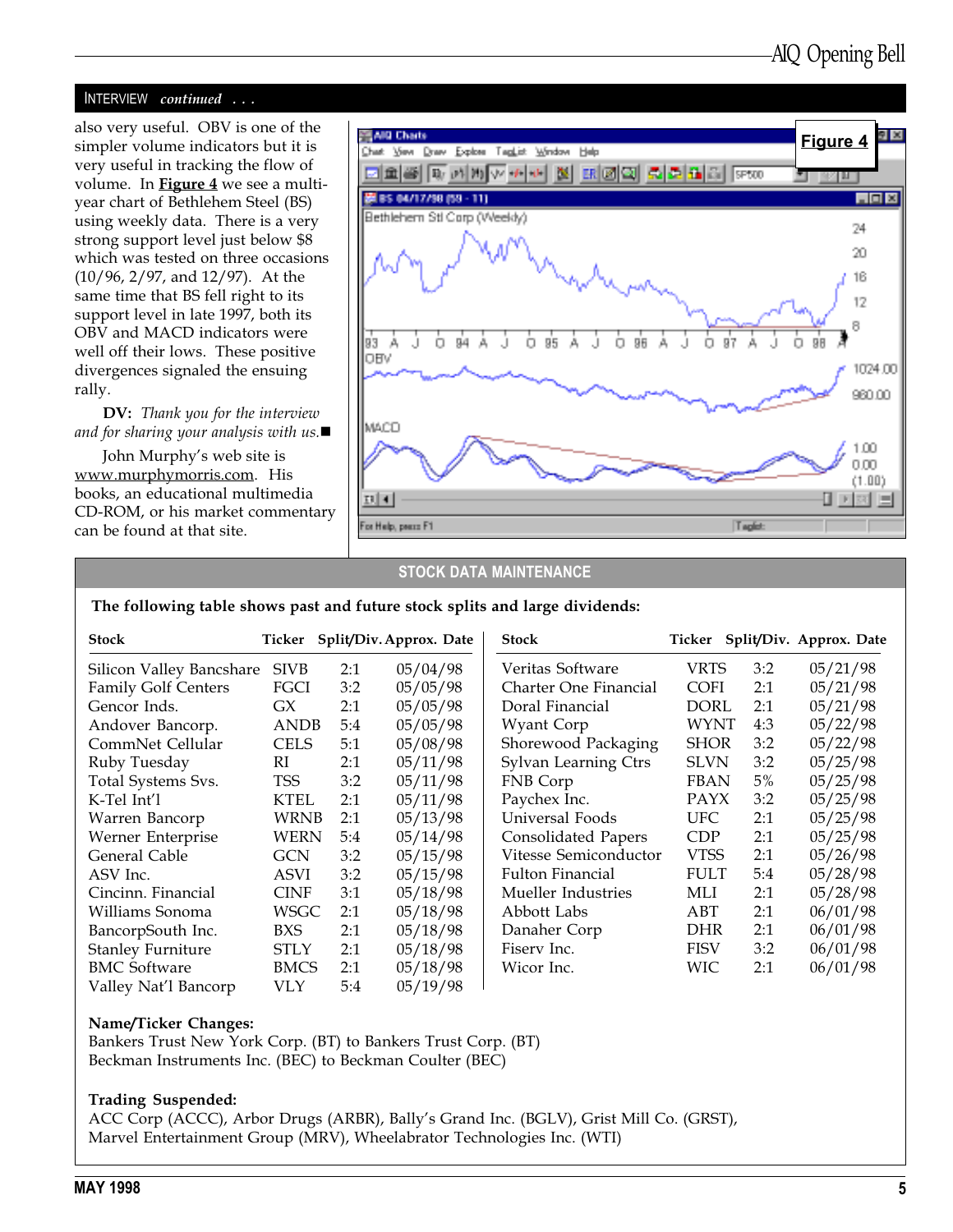## ADVANCED OEX ANALYSIS - 2

## ANALYZING GROWTH AND VALUE INDUSTRY GROUPS BASED ON THE OEX

#### By David Vomund

In last month's article, we create<br>a market of OEX stocks in order<br>to time the OEX index. We ther<br>created a growth group and a value n last month's article, we created a market of OEX stocks in order to time the OEX index. We then group based on OEX stocks to help us determine whether Wall Street is in an aggressive mode (growth stocks outperforming) or a defensive mode (value stocks outperforming). This month, we will analyze our newly created growth and value industry groups.

The two industry groups appear in Figure 5. We can see that the two group indexes tend to move together but there are times when one index clearly performs better than the other. Specifically, in the correction in the fourth quarter last year, value stocks were the better performers. Looking at the trendlines drawn on our growth and value groups in Figure 5, we see that the value stocks did correct in October but recovered and were at a new high in early December. During the market's fourth quarter weakness, our value



group made a pattern of higher lows and higher highs (upward sloping trendlines).

The growth group, however, was



much weaker. It corrected in October but only partially recovered in early December. By late December, our growth group hit a new correction low.

Looking at the price charts is one method of identifying which group is stronger. Another method is to employ the relative strength indicators. One such indicator is the RSMD SPX. This indicator takes relative strength and plugs it into the MACD formula. The interpretation is simple  $-$  when the RSMD SPX is rising then the security you are plotting is outperforming the S&P 500. When the RSMD is falling, then the security is underperforming.

**Figure 6** displays a weekly chart of the growth group along with the RSMD SPX indicator. We see that the growth group was outperforming the S&P 500 for most of the first half of 1997 until late September when the RSMD indicator began to fall and closed below its Signal Line. Growth stocks were not the place to be.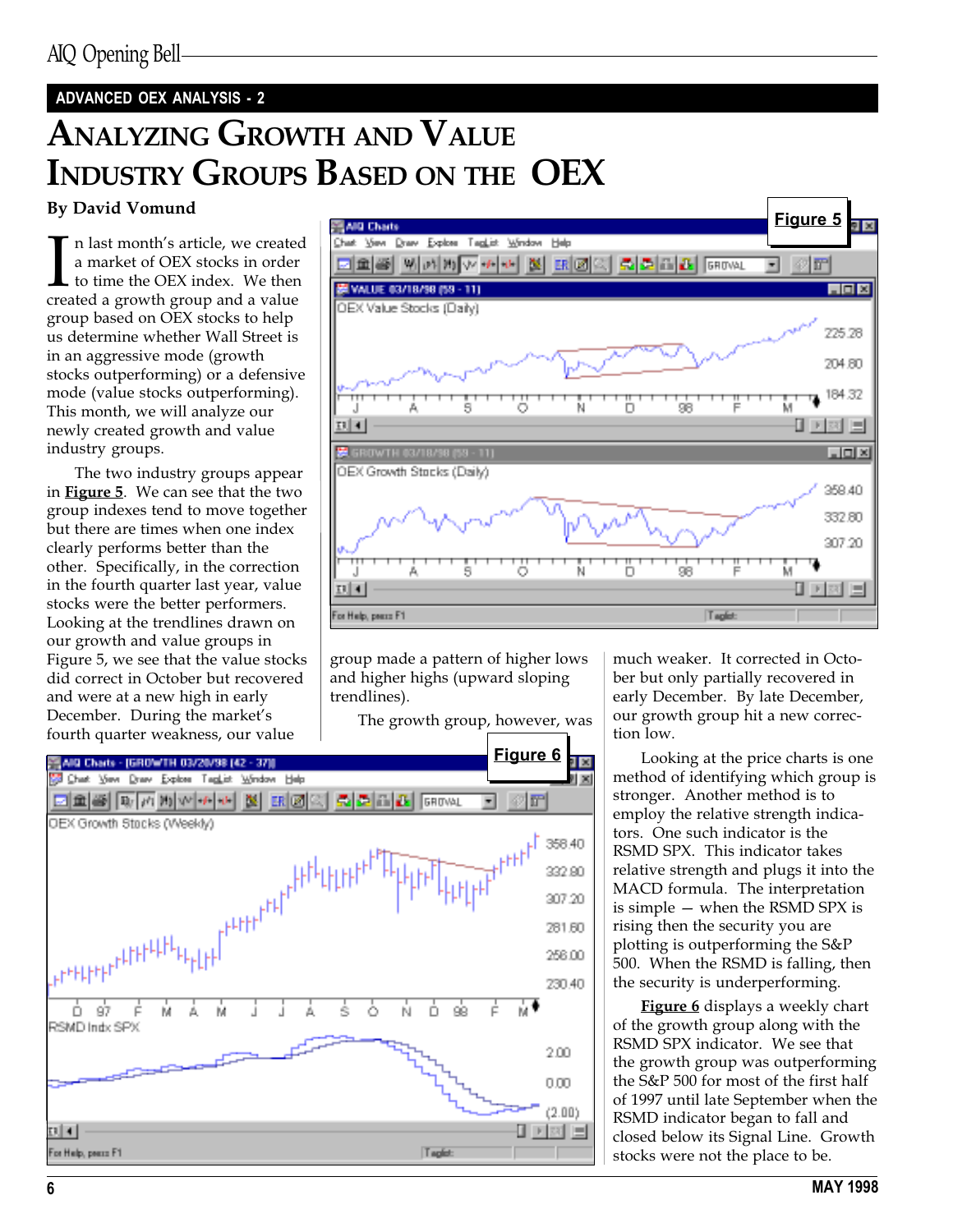### ADVANCED OEX ANALYSIS - 2 *continued* ...

taken the leadership role once again.

In Figure 6, the weekly chart gives an intermediate term view. To get shorter term signals, simply switch to a daily chart. Also, since we want to compare the growth group versus the value group, we could set the RSMD indicator to use the value group instead of the SPX. Simply go to Data Manager and double click the growth group to bring up the *Edit Ticker* dialog box. In the Relative Strength Symbols section, enter the ticker symbol for the value group in the Ticker text box. Click OK.

A more traditional relative strength indicator is the RS Indx SPX. Unlike the RSMD indicator, the RS Indx SPX indicator does not use moving averages to smooth its price movement. There is no lagging element. A chart of the growth group is found in Figure 7, along with the RS Indx SPX. Once again, we see the indicator fell through the fourth quarter of 1997 and has since stabilized and is beginning to rise.

Performing a growth versus value analysis is not only useful for asset allocation but it is helpful in market timing as well. The high yielding value stocks are typically defensive plays and hold up better in poor market environments than the more aggressive growth stocks. Anytime we see the value stocks take leadership, as they did early last October, we know that people are



switching to a more defensive strategy.

#### Summary

In this and last month's articles, we have performed many advanced features in the Data Manager application. Anyone who can create a market and his own industry group structure has mastered this part of the program!

We have created a market of OEX stocks which aid in timing the OEX index. We then created a growth group and a value group based on the OEX stocks. This not

only helps identify leadership within the OEX index but also helps to determine whether Wall Street is in an aggressive mode (growth stocks outperforming) or a defensive mode (value stocks outperforming).

The information covered in these articles is explained in detail in AIO's Advance Group Analysis video tape. Anyone who wants to perform this type of analysis and wants to see how to perform the Data Manager routines should consider purchasing this video tape. For more information on AIQ's video tapes, call AIQ sales, 1-800-332-2999. ■

 $\mathbf{A}$  fter nearly three months of<br>model moist and true all simulations model registered two sell signals in April. The first came on April 17, confirmed by the Price Phase indicator the next day. Another sell signal was registered on April 21. One reason for the sell signals was a deterioration in the Advance/ Decline Line which was moving lower in April at the same time that the Dow was making new highs.

#### MARKET REVIEW

The market outlook during these signals was a mixed bag. On one hand, two signals were registered. On the other hand, at the time of the market sell signals, nearly 80% of the stocks in the S&P 500 that were giving unconfirmed signals were on the buy side.

The market initially cooperated, especially on April 27 when the Dow fell about 150 points. As has been the case during this bull run, buying pressure emerged after weakness and the market quickly recovered its losses. By the end of the month, the S&P 500 had rallied back to the level where it was when the first sell signal was registered.

The strongest groups in April were Precious Metals, Containers & Packaging, Clothing & Fabrics, and Trucking. All these groups rose over 10%. The weakest groups were Tobacco and Medical & Biotechnology. These groups fell about 7%.